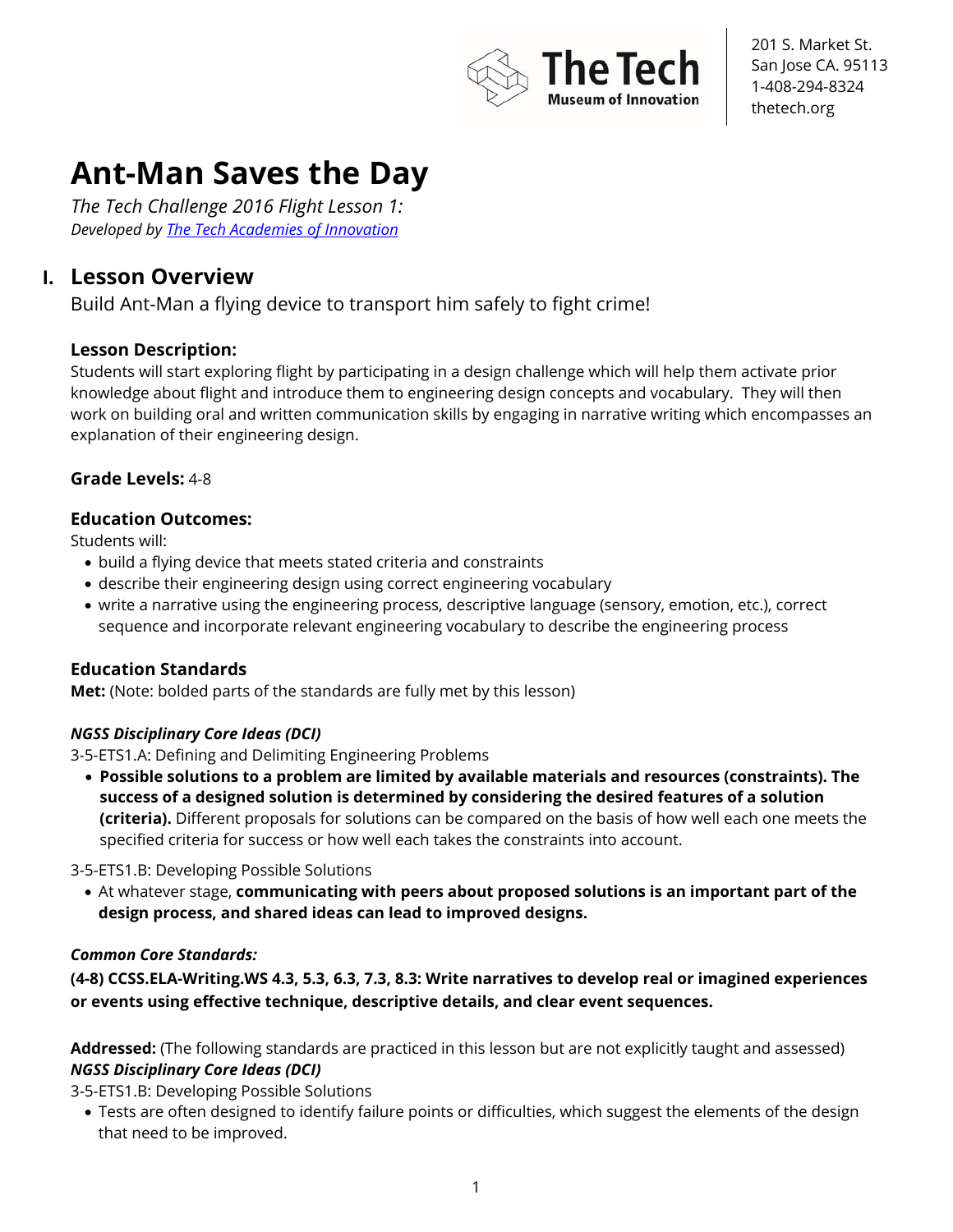

#### 6-8-ETS1.A: Defining and Delimiting Engineering Problems

• The more precisely a design task's criteria and constraints can be defined, the more likely it is that the designed solution will be successful. Specification of constraints includes consideration of scientific principles and other relevant knowledge that are likely to limit possible solutions.

#### 6-8-ETS1.B: Developing Possible Solutions

- A solution needs to be tested, and then modified on the basis of the test results, in order to improve it.
- There are systematic processes for evaluating solutions with respect to how well they meet the criteria and constraints of a problem.
- Sometimes parts of different solutions can be combined to create a solution that is better than any of its predecessors.
- Models of all kinds are important for testing solutions.

#### *NGSS Science and Engineering Practices (SEP):*

3-5 SEP 1: Asking Questions and Defining Problems

• Define a simple design problem that can be solved through the development of an object, tool, process, or system and includes several criteria for success and constraints on materials, time, or cost.

6-8 SEP 1: Asking Questions and Defining Problems

• Define a design problem that can be solved through the development of an object, tool, process or system and includes multiple criteria and constraints, including scientific knowledge that may limit possible solutions.

#### *NGSS Crosscutting Concepts (CCC):*

6-8-CCC 6. Structure and Function - The way an object is shaped or structured determines many of its properties and functions.

• Structures can be designed to serve particular functions by taking into account properties of different materials, and how materials can be shaped and used.

#### *Common Core Standards:*

CCSS RL Craft and Structure

- 4. Interpret words and phrases
- 5. Analyze structure of texts
- 6. Assess how point of view or purpose shapes the content and style of a text

#### *English Language Development Standards:*

Part 1A.1: Exchanging information and ideas with others through oral collaborative conversations on a range of social and academic topics

Part 1B.5: Listening actively to spoken English in a range of social and academic contexts

Part 1C.10: Composing/writing literary and informational texts to present, describe, and explain ideas and information, using appropriate technology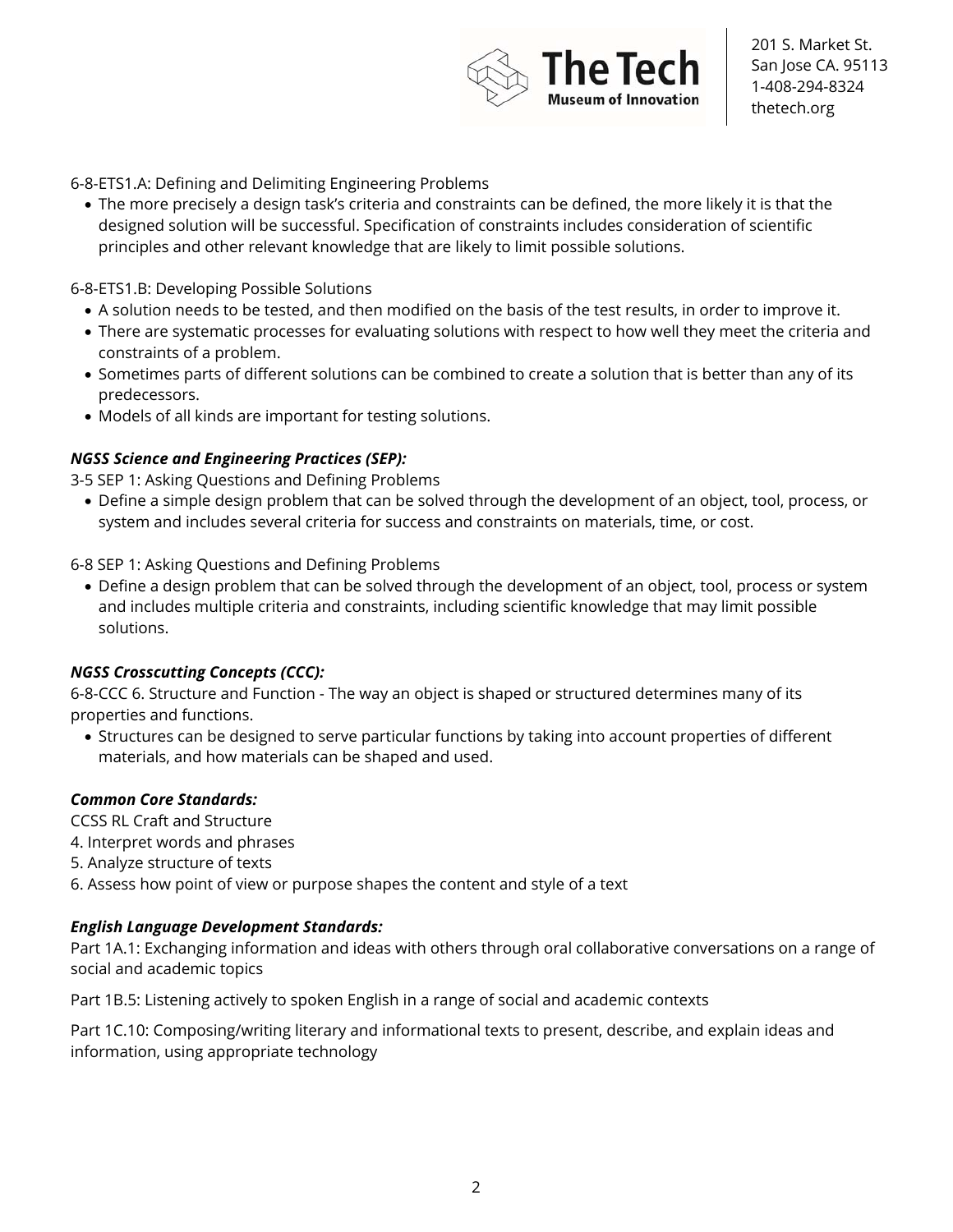

# **II. Advanced Prep & Set-Up for Lesson**

### **Ant-Man Flying Device Set-Up**

#### *Materials (for approximately 30 students)*

NOTE: The following materials are suggestions of the types of materials needed for this lesson. Feel free to modify the following list to easily accessible materials. In general, you will need:

- Materials for building and sculpting
- Materials for sketching and designing

SAMPLE Materials (you can substitute materials):

- Construction paper (one pack)
- Tissue paper (one pack)
- Markers (3-4 sets)
- Crayons (3-4 sets)
- Toothpicks (one box)
- Paper clips (2 boxes more if you are not providing tape)
- Straws (2 boxes)
- Rubber bands (one box)
- Foil (one roll/box)
- Pipe cleaners (3 packages)
- Paper plates (20)
- Paper cups (20)
- Cardstock (one pack)
- Plastic bags (an assortment of different type of bags)
- Scissors (one box)
- String (three rolls)
- Soda caps (one pack)
- CDs (10-20)
- CD holder spindles, spacers (three)
- Coffee filters (5-10)
- 9 mm pony beads (to represent Ant-Man, one per device)
- Tape (optional)

#### *Ant-Man Flying Device Set-Up*

- Set up 1-2 tables to place materials
- Set up space for testing station:
	- o You need a long, open space of at least 20 feet
	- o Tape launch line to indicate starting point. Make sure it is labeled e.g. "LAUNCH Here" written on tape
	- o At each foot, tape down a line of tape on the floor and label the distance from the launch line e.g. "1ft, 2ft, 3ft, etc."
	- o Mark 6 feet from launching point with an "X", as this meets the criteria for this design project

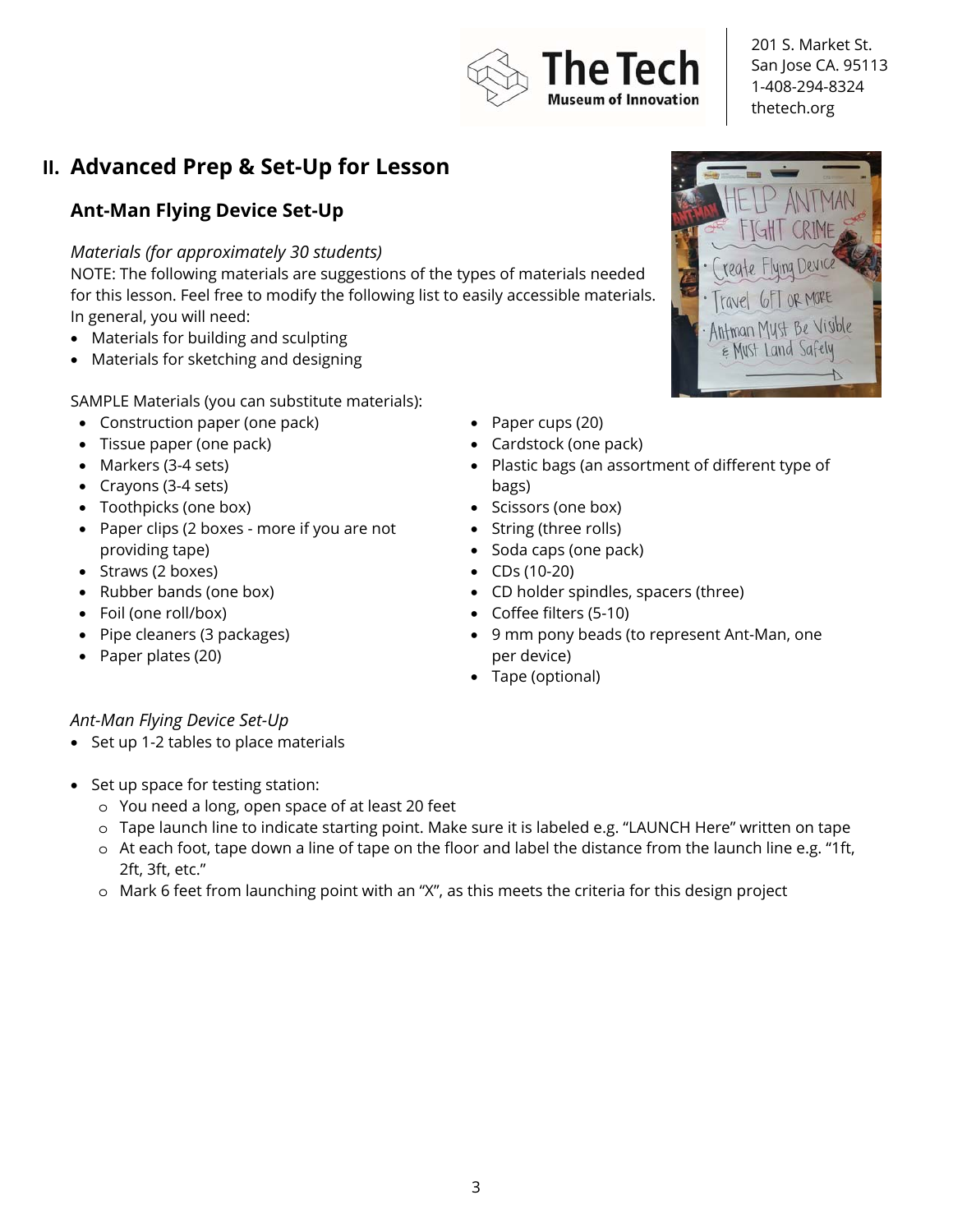

• Examples of setup tables and testing area are below:









### **Ant-Man Flying Device Narrative Set-Up**

#### *Materials*

- For students writing individual essays:
	- o Binder paper (one+ sheets per student)
	- o Pencils (one per student)
	- o Engineering Checklist and Journal (one per student)
	- o Narrative Graphic Organizer (one per student)
- Crayons (recommend a box or 2 per table in case students want to draw)
- Construction paper (1 ream in case students want to draw)

#### *Ant-Man Flying Device Narrative Set-Up*

- Have students individually work on their narrative
- Students should write a rough draft and final draft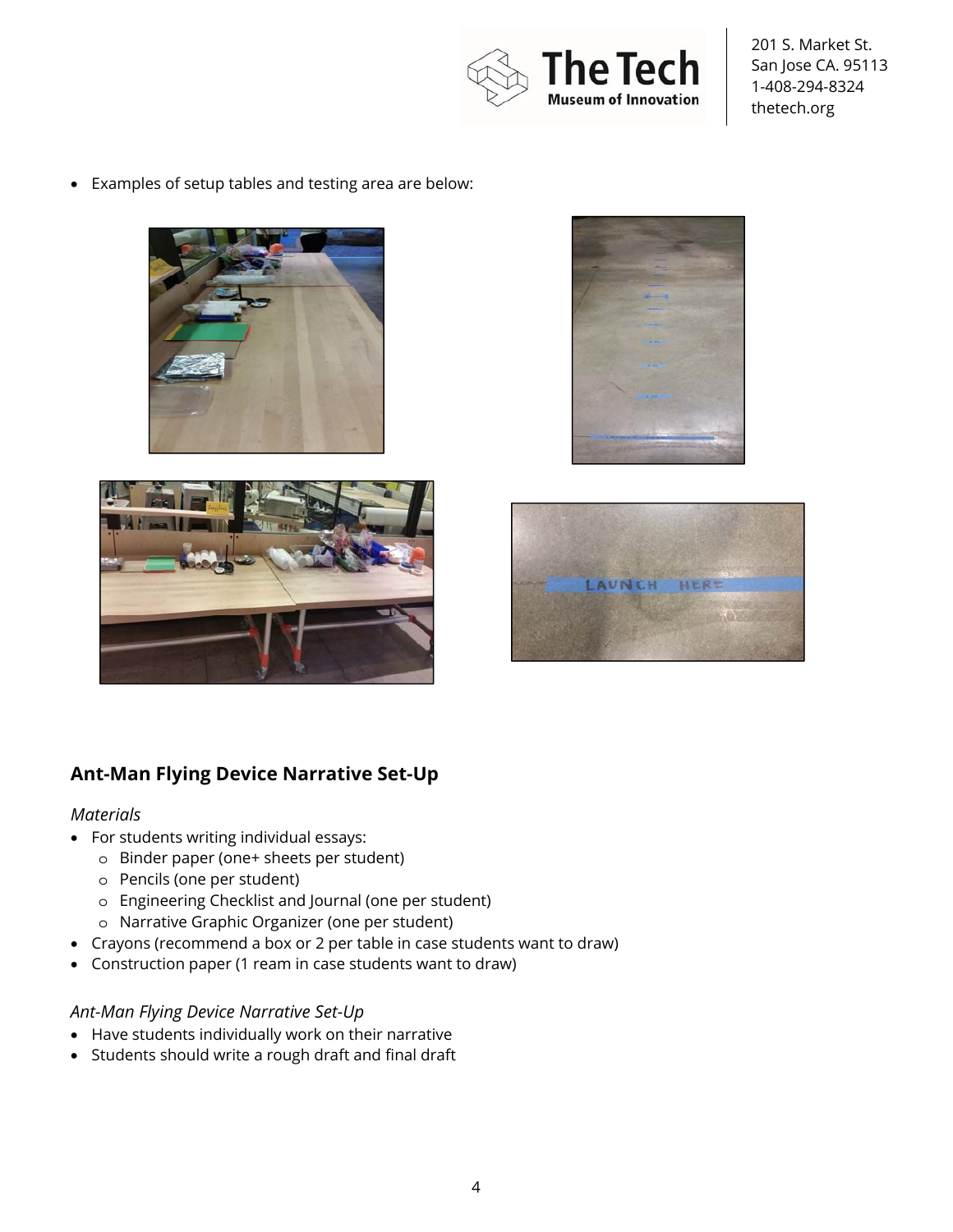

## **III. Ant-Man Saves the Day Lesson Guide**

**Design Problem:** Help Ant-Man fight crime. Ant-Man needs to create a flying device, object or machine to help him travel where he is needed.

#### **A. Introduction (10 minutes)**

- 1. Introduce relevant vocabulary so students can begin to internalize it for narrative.
	- As you introduce engineering vocabulary, connect it to how students might use it in their narrative.
	- After showing various engineering marvels (examples may include Burj Khalifa - tallest building in the world, Golden Gate Bridge, Apple iPhone, a fork): Who do you think built these marvels? (Allow students to share some ideas) A person who uses his/her knowledge of science to design and create things to solve a problem is called an **engineer**.
	- Engineers have **constraints** and **criteria** that they must meet.
		- o A **constraint** is a limitation or restriction. Because there is limited money, materials, or time, engineers must find the most efficient/ practical way to achieve their goal. For example, an engineer might be told he/she only has a certain amount of space and money to build his/her design. That means the engineer needs to find a way to make his/her creation fit in the space and not use more money than he/she has to work with.
		- o **Criteria** are standards that a system or device must meet. These are requirements that a design must meet in order to be successful.
	- Also review/introduce the following vocabulary:
		- o **Design problem:** Identified constraints/ goals/ needs. What you are trying to solve.
		- o **Engineering process:** Engineers rely on the "design process" to guide them. These are the steps used to come up with solutions:

#### **Facilitator Notes:**

Engineering Vocabulary Strategies:

- Introduce key vocabulary using one or more of the following strategies:
	- o Visual glossary: word wall with definitions and visuals
	- o Discussion/ pair share
	- o Concept circle: frame of reference, definitions, examples/ non-examples and visual *(see Appendix B)*
- Connect engineering vocabulary to students' prior knowledge and/or real world examples.
- Model academic language usage and encourage students to use words.
- One recommendation is to have students engage in mini design challenges prior to beginning this lesson for students to internalize the design process. When reviewing the vocabulary teachers should use the words: **constraints** and **criteria** in the mini-challenges as examples. Possible mini design challenges could be:
	- 1. Build the tallest tower in groups with 100 index cards and 6 inches of masking tape to hold up stuffed toy for 10 seconds.
	- 2. Build the tallest structure using 20 uncooked spaghetti sticks and 1 jumbo marshmallow per group (*See Appendix B section for other ideas on mini design challenges).*
- **A common misconception** is that all limitations are constraints. Some criteria may seem like limitations to design but fall under criteria if they are requirements of the design. For example, if a client wants a car that will fit in a 3 foot parking space, this would be a criteria of the design rather than a constraint. One way to think about this is that criteria are what we want the design solution to do. Constraints are real-life limitations that the design must accommodate for.
- Other strategies to engage students could be to use the suggested stories *What's Smaller Than a Pygmy Shrew?* and/or *Hey Little Ant* to introduce the idea of size perspective. (*See Appendix B)*

**NOTE:** These steps are non-linear or sequential; they often overlap and blur. The order is sometimes fluid and is adaptable to each individual design/project and process.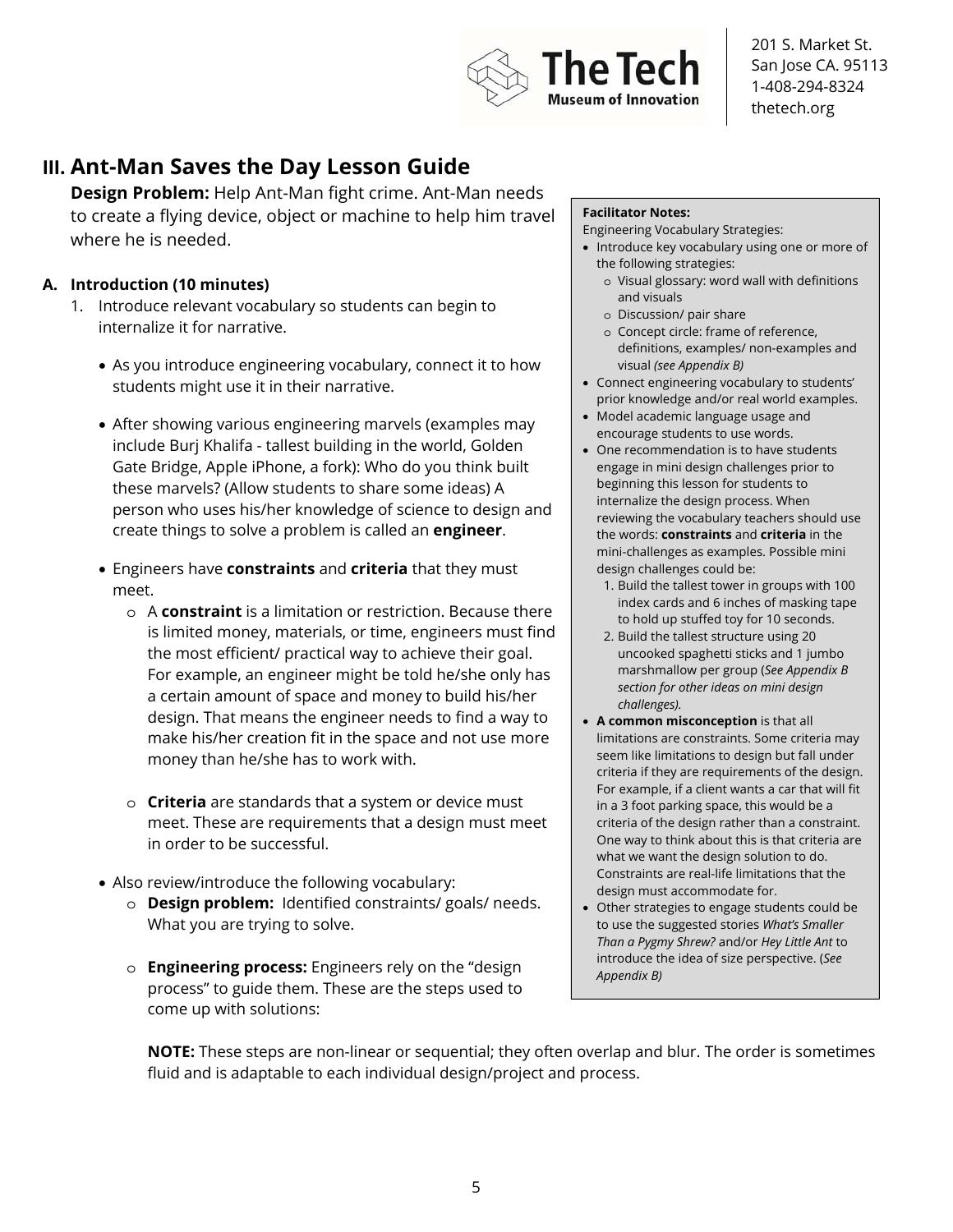

#### **B. Experiment Design (40-60 minutes)**

- 1. Brainstorm things that fly. Suggested discussion questions:
	- What kind of things fly?
	- Create a list of things that fly
	- What shapes are these flying devices/animals?
	- What are some things that travel through the air?
	- How are the means of travel different/same?
	- What are some things that you know that fly?
	- Do all flying things fly the same way? How do things fly differently?
- 2. Introduce the design challenge.

#### Design Problem:

• Ant-Man needs a conveniently sized flying device to transport him to help fight crime without getting smashed. Build a flying device to transport Ant-Man safely!

#### Criteria (Design Requirements/Desired Features):

- Flying device must go at least 6 feet
- Must be launched at the line
- Ant-Man must be visible either through a window or outside of the flying device
- You must safely transport Ant-Man
- He cannot fall off the aircraft or be under the aircraft when it lands
- Complete engineering checklist and journaling

#### Constraints (Design Limitations):

- You may only use the materials provided
- You will have 10 minutes to complete this challenge (extra five minutes to redesign)

#### Testing:

• Flight Test: A single person will hand launch all devices two times from the same location to minimize launch variables.

Flight Observation: During both tests, observe and document how each aircraft design behaves during flight.

- 3. While students are working on their designs, walk around and ask questions. Some suggested questions are:
	- What materials did you choose? /What do you plan to create with your materials?
	- In what ways are you using your materials? Why?
	- What are your next steps?
	- How do you plan to design your flying device?

#### **Facilitator Notes:**

Design Challenge Tips

- You might mix up the criteria and constraints and see if students can correctly categorize them to check for understanding.
- Encouraging Creativity:
	- o Avoid providing examples and/or models that may encourage copying.
	- o Choose to not use certain materials (e.g. tape, paper, glue) to promote problemsolving skills and creativity.
- Set clear norms/expectations (state orally and have written norms/expectations posted for student reference).
- Brainstorming:
	- o Teacher may choose to engage students in a pair-share or group-share to generate ideas.
	- o Students can do a "rally robin" in pairs to list as many things that fly as they can while taking turns and not repeating ideas.
	- o Students can then share their ideas orally or on a post-it note.
- Students may need more than 10 minutes to build their device. Give time limits in increments, as needed. This creates a sense of urgency that can help students to not overthink their first design.
- We want youth to test early so they can improve their designs. For this reason, it's also important to have a testing area available during build time.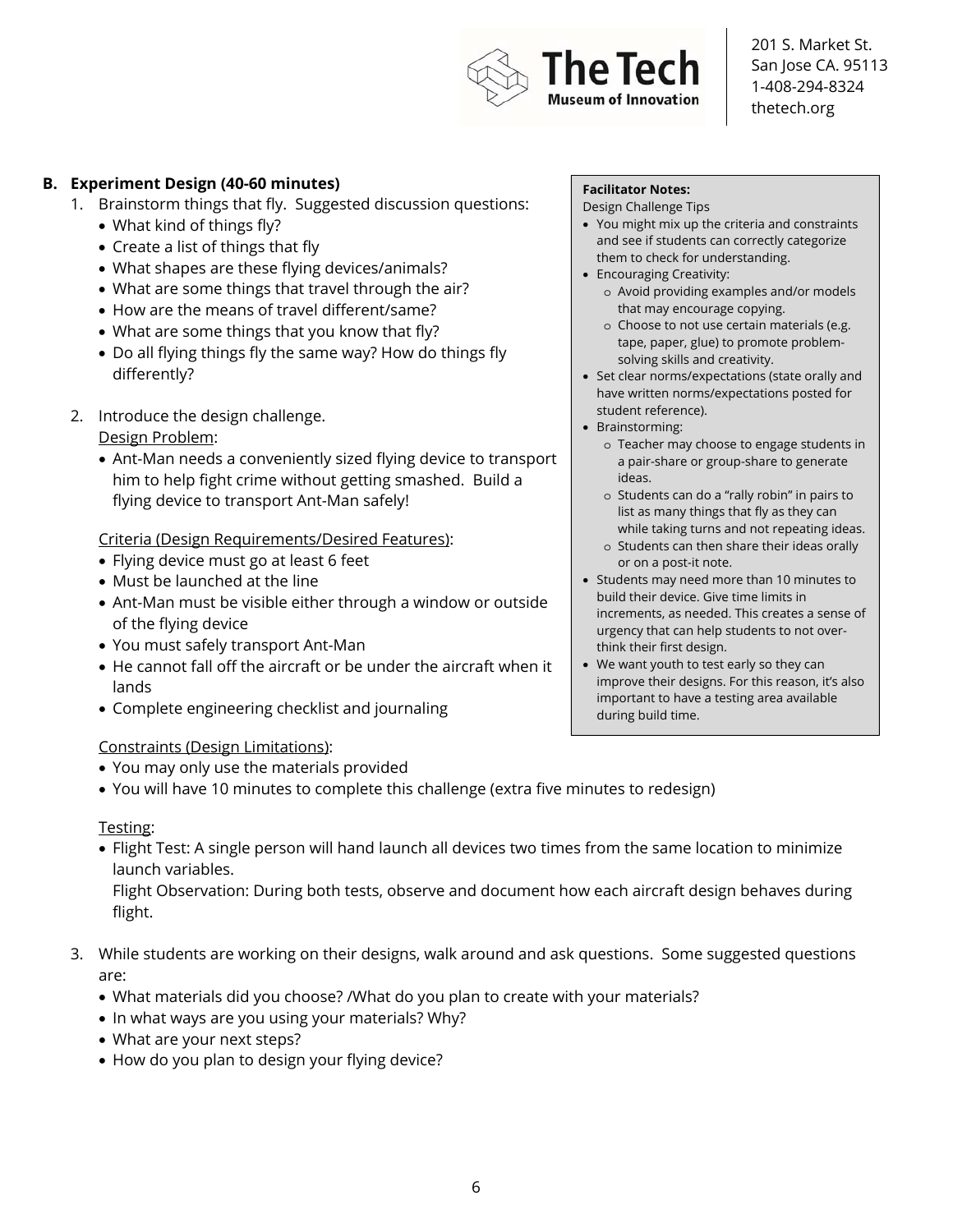#### 4. Prior to testing, have students reflect on how their design meets the criteria and constraints given to them. Some questions to use during facilitation may include:

- **Reflect** on and share the design decisions you made. Can you explain why you made those design decisions?
- Why do you think your design will be successful when **tested**?
- Which parts of the **criteria** or **constraints** did you find the hardest to meet? Which did you find the easiest?
- 5. Prior to testing as a whole class, go over launch/safety procedures. Some possible pre-test questions:
	- Why did you choose that particular shape or structure?
	- How do you think/**imagine** your device will fly, given it's shape or structure?
	- What do you think/**imagine** will happen?
	- What do we need to do to keep everyone safe during the testing?
	- What do we need to do to respect everyone's aircraft?

#### 6. Run tests and have students observe how different devices perform. Suggested discussion questions:

- What things did you observe about your flying device?
- **Reflecting** on your observations, why do you think your flying device flew like it did?
- How do you think Ant-Man felt flying in your flying device?
- Do you think Ant-Man felt safe? Why? Why not?
- In what ways can you improve/**iterate** your flying device to help Ant-Man achieve his goal and feel safe?
- What shape or structure of your aircraft do you think caused it to \_\_\_\_\_\_? Why do you think they made the aircraft do that?
- 7. Have students complete Engineering Checklist and Journal *("Engineering Checklist and Journal," Appendix C)*
	- As students are completing their journal, circulate and encourage students to use close observations and detailed writing.
- 8. Redesign Additional Constraints (Optional):
	- Give each group different constraints such as varying distances, soft-landing, **accuracy** (hitting a given target), **precision** (hitting the same spot multiple times), speed etc. to get a variety of solutions.
	- If you choose to do a redesign, have students document and fill out the checklist and journal for Trial 2 *(page 2 of "Engineering Checklist and Journal," Appendix C)*.

#### **Facilitator Notes:**

Testing Tips

• Bolded words are engineering design process vocabulary that should be emphasized by the teacher to promote an engineering mindset.

201 S. Market St. San Jose CA. 95113 1-408-294-8324 thetech.org

- Students should be encouraged/challenged to make iterations to their designs to improve results ("things can also be made better").
- Teacher should use probing questions to reinforce concepts and academic words learned.
- The teacher may choose to extend activity by challenging students to complete a second design with specific criteria.

#### **Facilitator Notes:**

Accuracy vs. Precision:

- **Accuracy** and **precision** are both important factors to consider when gathering data. Both terms reflect how close a measurement is to a value.
- **Accuracy** measures how close a measurement is to a known value or location. In the example of hitting a target, accuracy is how close your marks are to the center of the target, even if they are all on different sides of the target.
- **Precision** measures how reproducible measurements are. Precisely hitting a target means that all the marks are closely spaced, even if they are far from the center of the target.



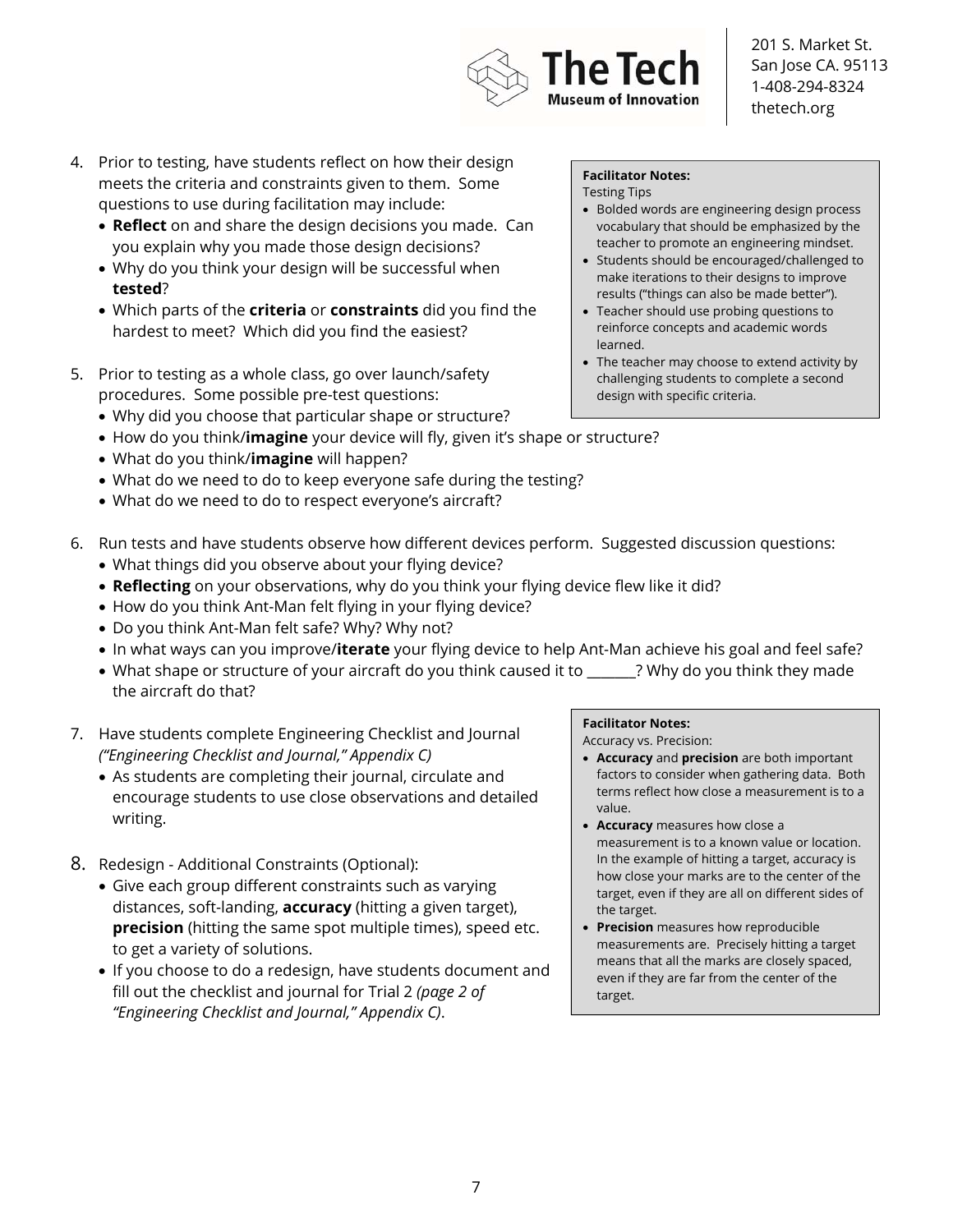

#### **C. Narrative Writing (approximately 120-180 minutes)**

- 1. Introduce the narrative writing project through discussion of Ant-Man's engineering and flying experience. Suggested questions include: **Facilitator Notes:** 
	- What was the problem that Ant-Man was trying to solve? What were the design criteria? What were his constraints?
	- What steps did Ant-Man take to design, build and improve his flying device?
	- Where did Ant-Man travel and why?
	- What was it like to be Ant-Man? What did it feel like? What did it look like?
	- Explain that students will be writing about how Ant-Man used the engineering process to design, build, use, and improve his flying device.

#### 2. Review Engineering Vocabulary

- Reconnect with students by reviewing vocabulary and holding a discussion
- Have students play the *Envelope Vocabulary Game:*
	- o Have pre-written engineering concepts on cards for each team of 4. (engineer, design problem, criteria, constraint)
	- o Students are required to verbalize sentences to describe their flying devices using the vocabulary on the cards.
	- o Students get points for each vocabulary word they use in context correctly and self-score on sticky notes.
	- o Students are allowed a maximum of 2 points per turn, no matter how many words they use in a sentence.
	- o Students can share out their sentences as closure.
- 3. Have students brainstorm ideas for narrative
	- Have students engage in peer-to-peer discussions to generate ideas. Have each describe the engineering and flight experience from Ant-Man's perspective to the other. Encourage them to use lots of descriptive details and sequence words. (i.e. First, next, then, finally.)
	- Use Engineering Checklist and Journal completed during the design challenge to guide important components to include in narrative *("Engineering Checklist and Journal," Appendix C)*
	- Write ideas down in Narrative Graphic Organizer using the boxes to organize ideas and thoughts for their narrative before beginning to write the narrative *("Narrative Graphic Organizer," Appendix C)*

# • Teacher may want to remind students about

Narrative Writing Tips

dialogue usage in narrative writing and how it is a powerful way to enhance storytelling. "Why would dialogue, or communication between characters, make the story better?"

• Lead discussion about what students observed during the testing phase. Again, reference and model using the engineering language and encourage students to use this vocabulary when discussing and writing.

#### **Facilitator Notes:**

Narrative Writing Tips

- Flash Write or Quick Write is a writing activity where students have 5-10 minutes to write (continuously) all their thoughts and ideas down with no guidelines regarding formatting, spelling, etc. To help guide students with his strategy, teacher should give students an open-ended question to write about.
- Use Peer Revision Checklist to help guide student learning (*see Appendix C*). Guide conversations about feedback and critiques.
	- o Students learn from critiques and revision
	- o Start by discussing what was right
	- o Critiques need to be specific
	- o Remember to talk about progress
- Remind students to continually think with the perspective of scientist: Imagining, being curious, asking why, questioning, researching, and providing evidence. *(See Appendix B "Austin's Butterfly")*
- Celebrate students' work with a culminating event. Some suggested ideas are:
	- o Whole class/small group share-out
	- o Read stories to another class
	- o Class story book (all students' stories bound in a class book)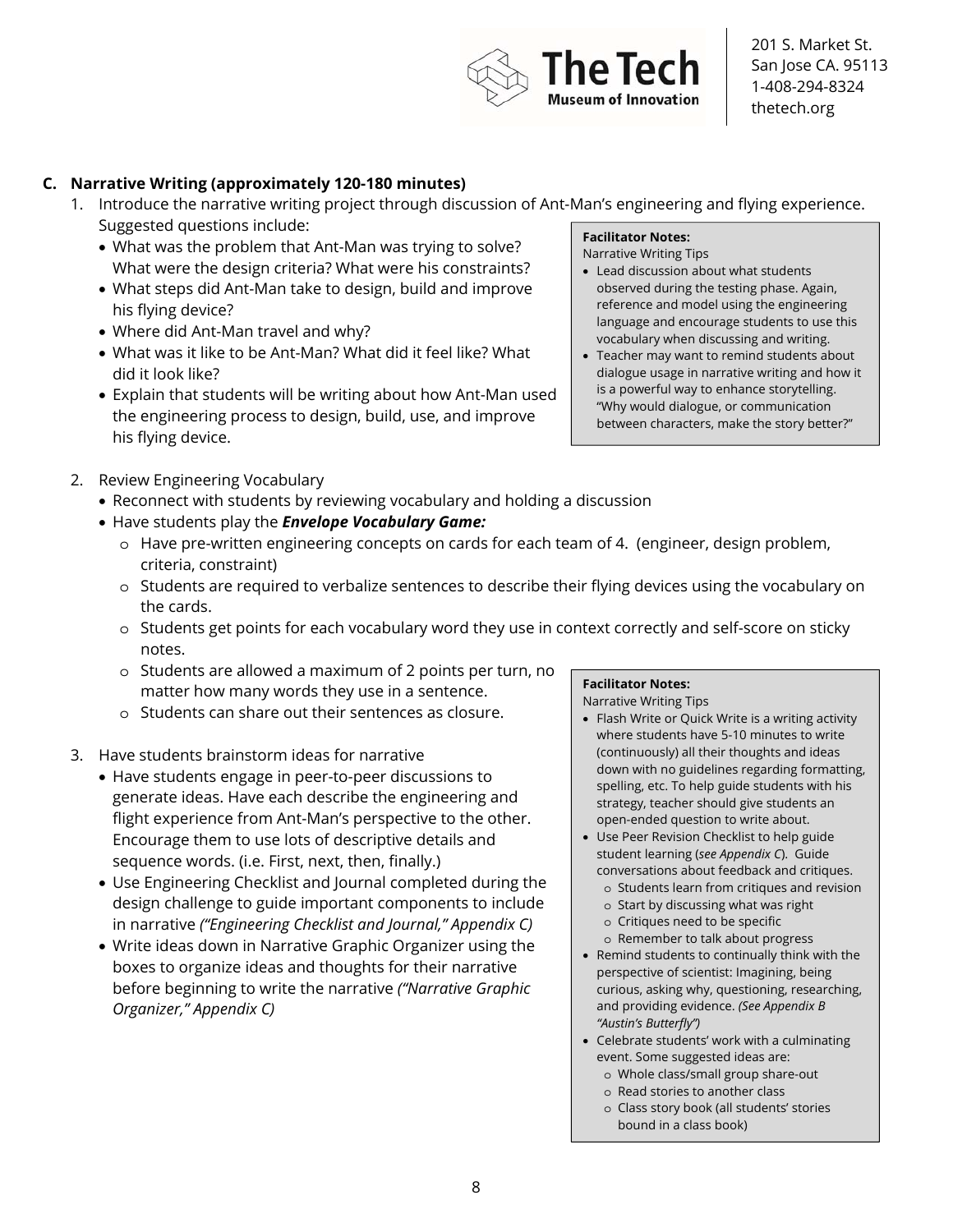

- 4. Have students write a rough draft
	- Have students write a flash draft/quick write (see Facilitator Note for more information)
	- Students can share and revise their rough draft
	- Partner students and have them trade work and fill out the "Peer Revision Checklist" *(Appendix C).* Have students go through their Peer Revision Checklists with each other as a way to facilitate critiques and feedback.
- 5. Have students write a final draft
	- Have students edit and publish their final drafts
	- Students may also illustrate their narratives
	- Optional Extension: Students could also turn their narrative into a graphic novel.

Some examples of flying devices made by students:







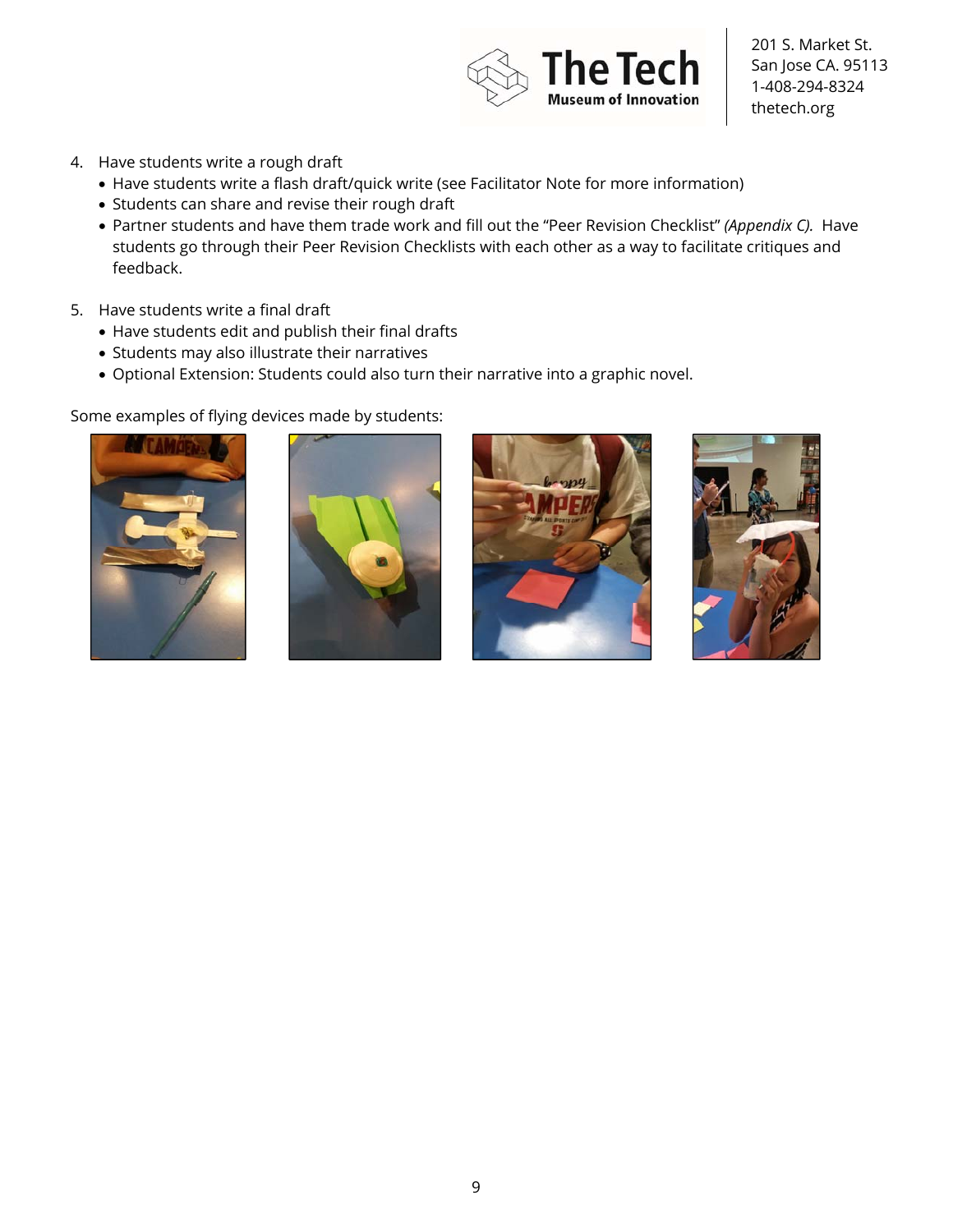

### **IV.Appendices**

### **A. Vocabulary and Background Information**

*The following is the start of a suggested list of words to discuss as you read and discuss with students.* 

- accuracy How close a measurement is to a known value or location. In the example of hitting a target, accuracy is how close your marks are to the center of the target, even if they are all on different sides of the target. constraint The limitations of a design problem which typically include budget and schedule limitations but may also include other limitations such as maximum size restrictions. criteria The requirements or desired features of a design problem often describing the purpose and standards that a system or device must meet. design problem The identified challenge, goals, or needs that a design addresses. What you are trying to solve. engineer Someone who finds innovative (original) solutions to real-life problems (e.g. mechanical engineer, hardware engineer, software engineer, civil engineer, electrical engineer) engineering process A series of steps that engineers use to guide them as they solve problems. The process is non-linear but cyclical, meaning that engineers repeat the steps as many times as needed, making improvements along the way of imagining, creating, reflecting, testing and iterating. These are steps used to come up with solutions:
- precision Measures how reproducible measurements are. Precisely hitting a target means that all the marks are closely spaced, even if they are far from the center of the target.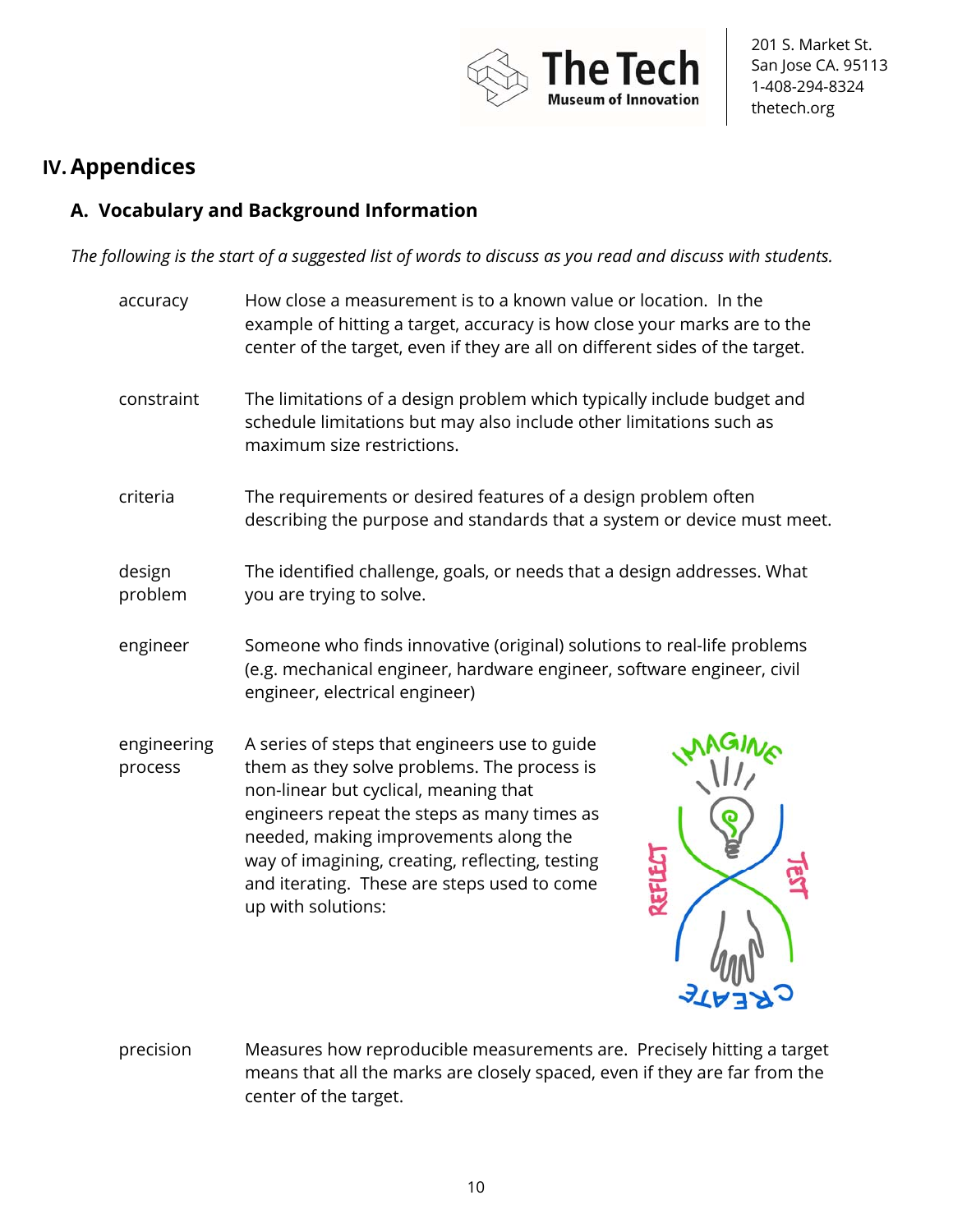

#### **B. References**

- Allen, Janet. Inside Words Tools for Teaching Academic Vocabulary, Grades 4-12. Portland, Me.: Stenhouse, 2007. Print.
- Allsburg, Chris. Two Bad Ants. Boston: Houghton Mifflin, 1988. Print.
- Berger, Ron. "Austin's Butterfly by Ron Berger." Online video clip. YouTube. YouTube, 8 Dec. 2012. Web. https://www.youtube.com/watch?v=PZo2PIhnmNY
- Calkins, Lucy. Units of Study in Opinion, Information and Narrative Writing. Portsmouth, NH: FirstHand, 2013. Print.
- Hoose, Phillip M., and Hannah Hoose. Hey Little Ant. Berkeley, Calif.: Tricycle, 1998. Print.
- Wells, Robert E. What's Smaller than a Pygmy Shrew? Morton Grove, III.: A. Whitman, 1995. Print.
- Mini Challenges:
	- o "A Bug's Life Mini-Challenge Design Learning Network." A Bug's Life Mini-Challenge Design Learning Network. Web. 28 July 2015. http://www.designlearning.us/uk-bugslife-project
	- o "Design Challenge Learning." Design Challenge Learning. Web. 28 July 2015. http://m.thetech.org/node/29
	- o "Planet Smarty Pants: An Engineering Challenge for Kids-Build a Boat." Planet Smarty Pants: An Engineering Challenge for Kids- Build a Boat. Web. 28 July 2015. http://www.planetsmarty.com/2013/10/design-and-build-boat-that-floats.html
	- o "STEAM for Kids: Wikki Stix Parachute Men Design Challenge." Wikki Stix. Web. 28 July 2015 http://www.wikkistix.com/steam-for-kids-challenge/
	- o PBS Kids Design Squad Nation. Parents & Educators: Online Workshop. WBGH Educational Foundation, 2015. Web.
- Sentence Frame:
	- o "Fossweb." Fossweb. Web. 28 July 2015. https://www.fossweb.com/delegate/ssi-wdfucm-webContent?dDocName=D567151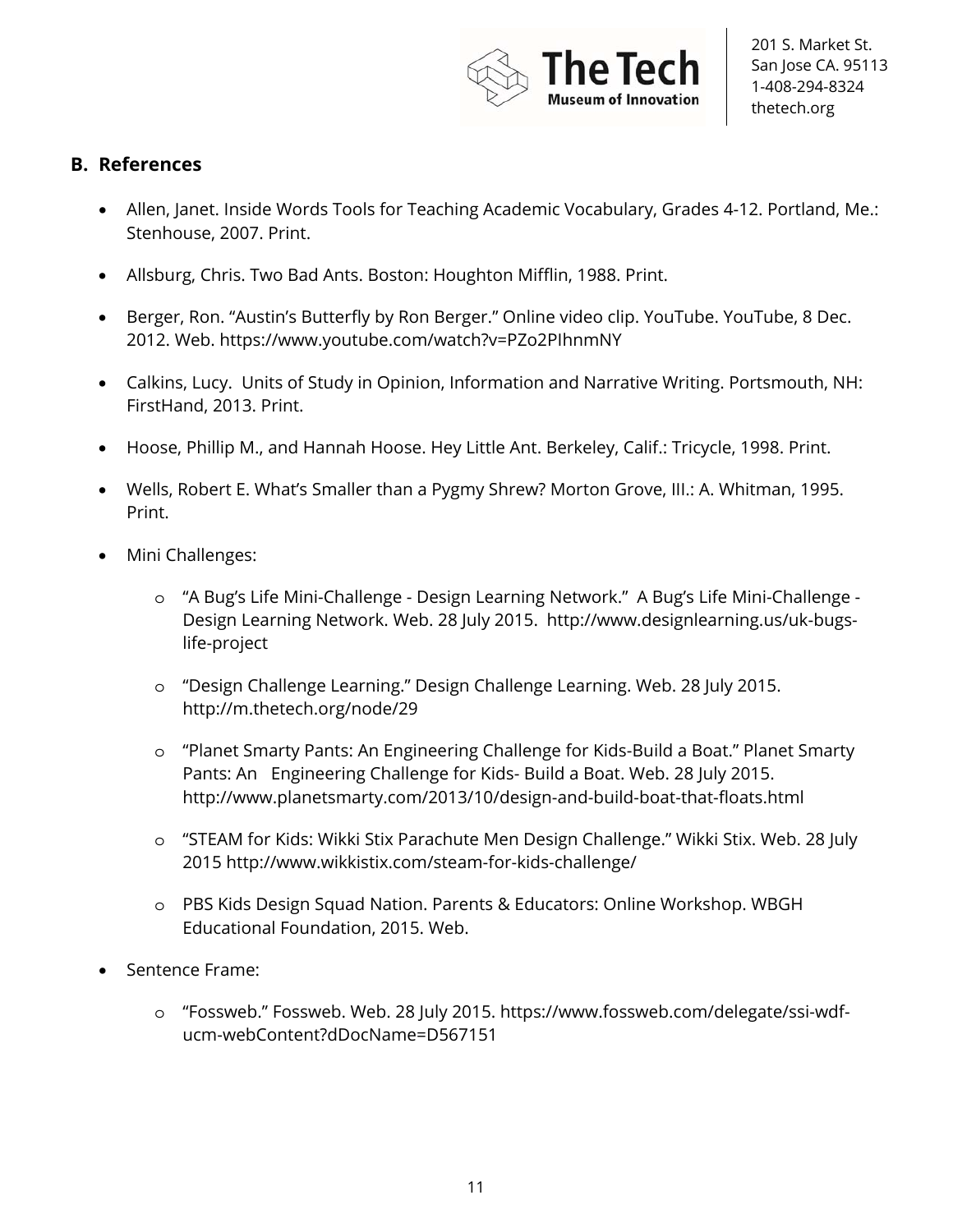

### **C. Lesson Handouts**

| <b>Handout</b>                             | Page(s) |
|--------------------------------------------|---------|
| Engineering Checklist and Journal          | 13-14   |
| Narrative Graphic Organizer                |         |
| Peer Revision Checklist                    | l h     |
| Rubric for Assessment of Narrative Writing |         |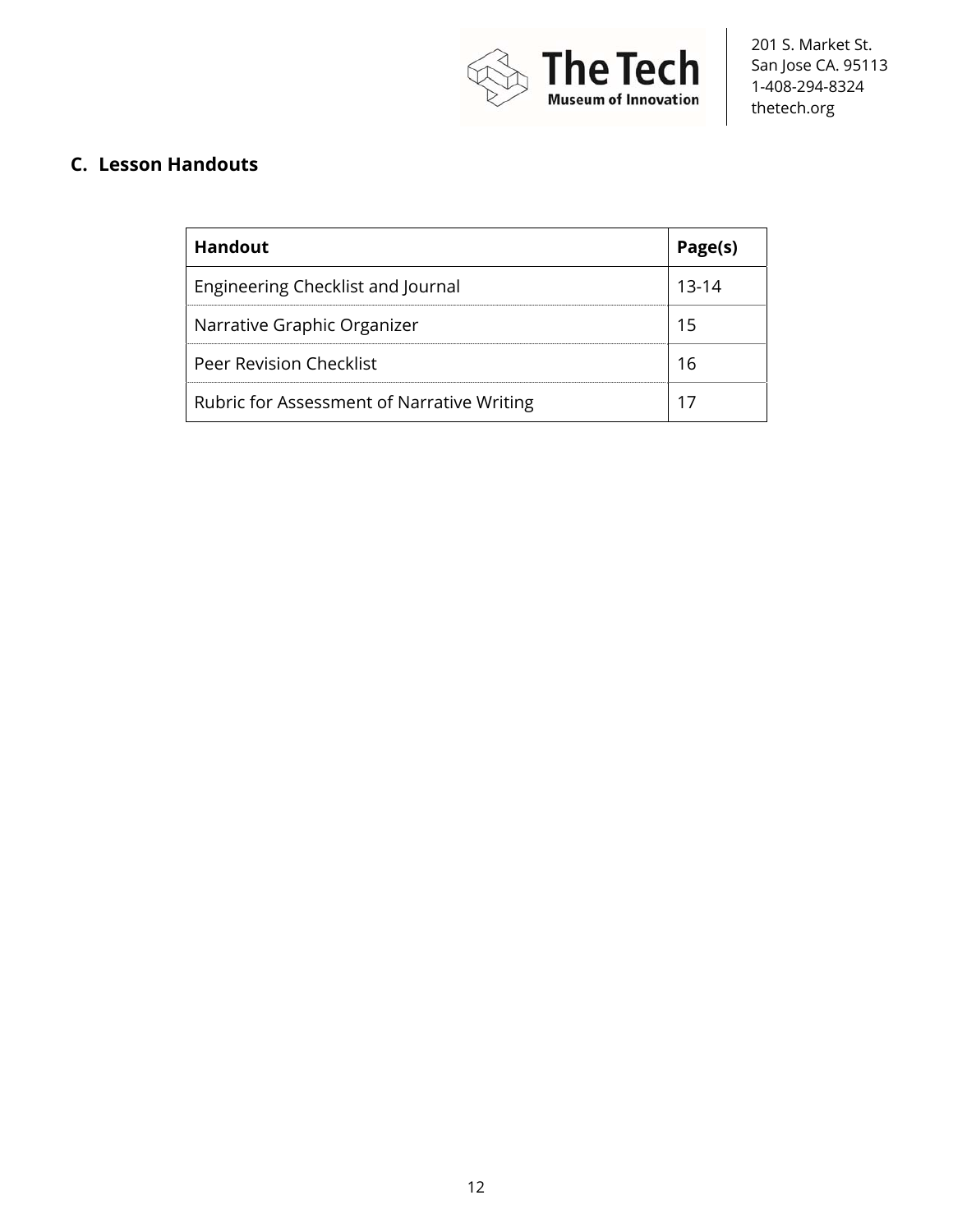|  | <b>The Tech</b> Ant-Man Saves the Day |
|--|---------------------------------------|
|  |                                       |

| Name: |  |  |  |  |  |
|-------|--|--|--|--|--|
|       |  |  |  |  |  |

Date: \_\_\_\_\_\_\_\_\_\_\_\_\_ Class: \_\_\_\_\_\_\_\_\_\_\_\_\_\_\_\_\_\_\_

# **Engineering Checklist and Journal**

#### **Trial 1:**

Imagine you were Ant-Man...

- ❏ Did you only use the materials provided?
- ❏ Did your flying device travel at least 6 feet?
- ❏ Were you (Ant-Man) visible from outside the aircraft?
- ❏ Did you land safely?

Observation Journal: Describe what happened on your voyage? Use your scientific eyes. Be specific.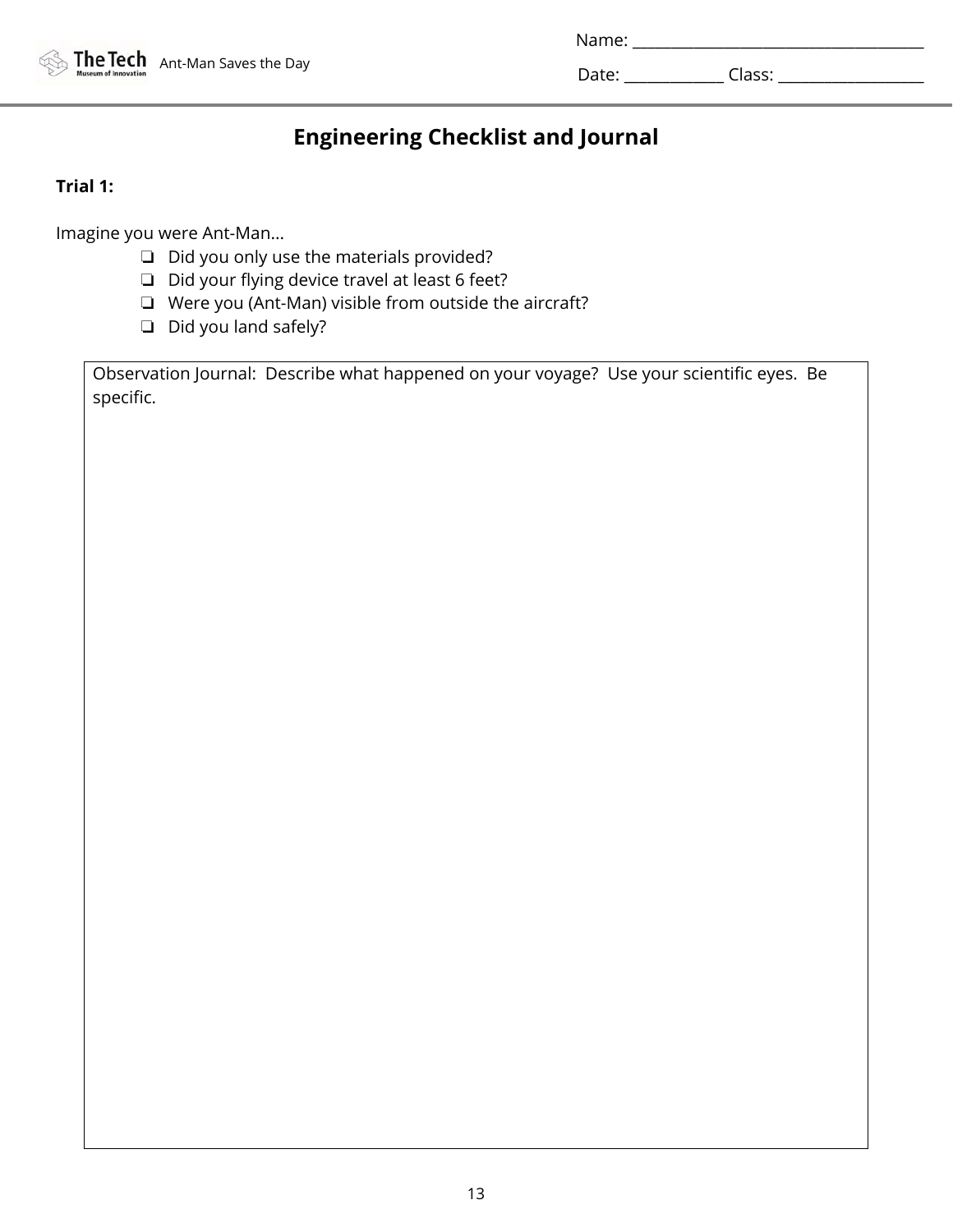|  |  | <b>The Tech</b> Ant-Man Saves the Day |
|--|--|---------------------------------------|
|--|--|---------------------------------------|

| Name: |  |
|-------|--|
|       |  |

Date: \_\_\_\_\_\_\_\_\_\_\_\_\_ Class: \_\_\_\_\_\_\_\_\_\_\_\_\_\_\_\_\_\_\_

#### **Trial 2:**

Imagine you were Ant-Man... What was your added constraint? \_\_\_\_\_\_\_\_\_\_\_\_\_\_\_\_\_\_\_\_\_\_\_\_\_\_\_\_\_\_\_\_\_\_\_\_\_\_\_\_\_\_\_\_\_\_\_\_\_\_\_\_\_\_\_\_\_\_

- ❏ Did you only use the materials provided?
- ❏ Did your flying device travel at least 6 feet?
- ❏ Were you (Ant-Man) visible from outside the aircraft?
- ❏ Did you land safely?

Observation Journal: Describe your voyage, what happened? Use your scientific eyes. Be specific.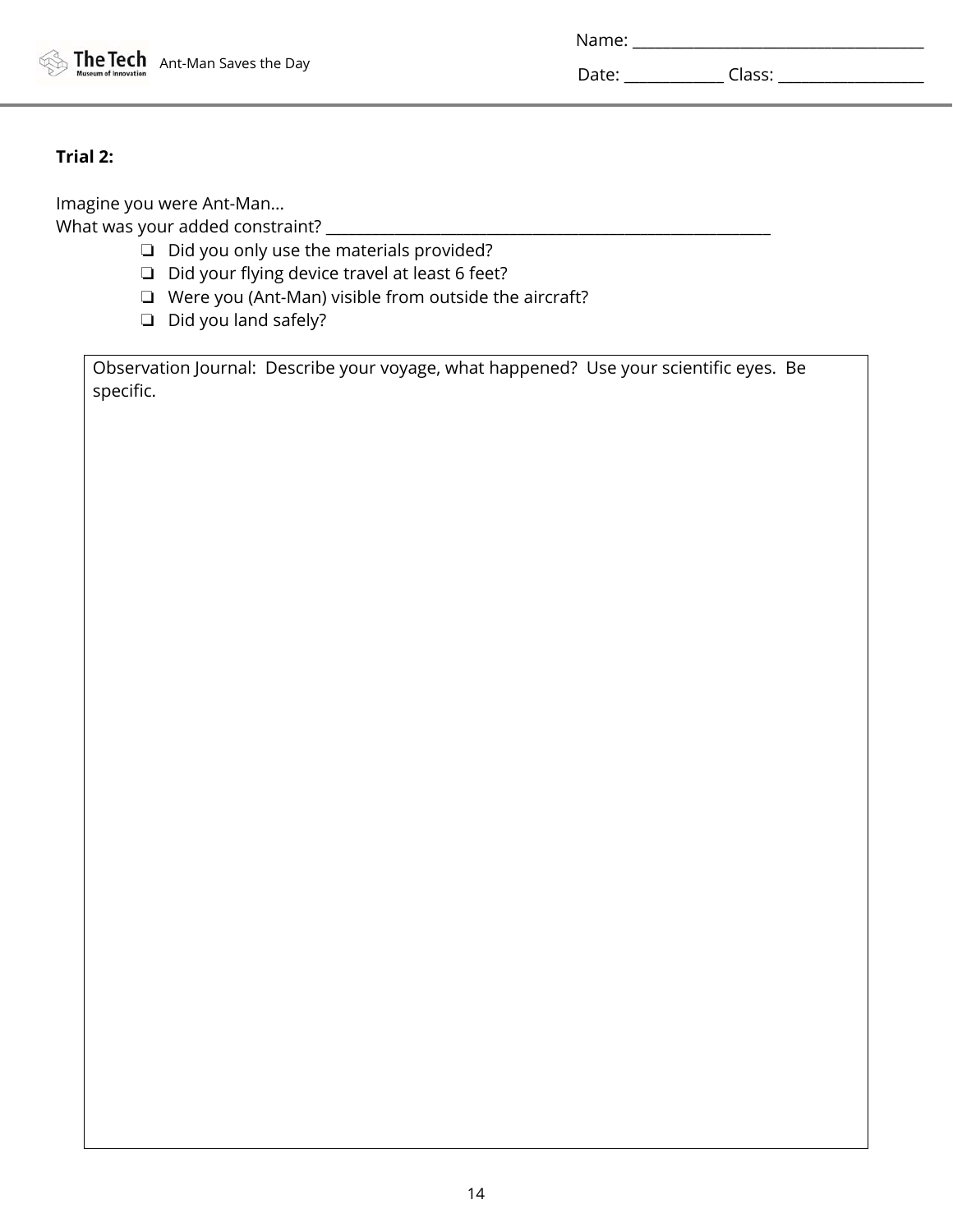

| Name <sup>.</sup><br>---- |  |  |  |
|---------------------------|--|--|--|
|                           |  |  |  |
|                           |  |  |  |

Date: \_\_\_\_\_\_\_\_\_\_\_\_\_ Class: \_\_\_\_\_\_\_\_\_\_\_\_\_\_\_\_\_\_\_

# **Narrative Graphic Organizer**

| Setting:                    | Time: | Place: |  |  |  |  |
|-----------------------------|-------|--------|--|--|--|--|
|                             |       |        |  |  |  |  |
|                             |       |        |  |  |  |  |
| Characters:                 |       |        |  |  |  |  |
|                             |       |        |  |  |  |  |
|                             |       |        |  |  |  |  |
|                             |       |        |  |  |  |  |
| Problem:                    |       |        |  |  |  |  |
|                             |       |        |  |  |  |  |
|                             |       |        |  |  |  |  |
|                             |       |        |  |  |  |  |
| What is the design problem? |       |        |  |  |  |  |
|                             |       |        |  |  |  |  |
| What are the constraints?   |       |        |  |  |  |  |
|                             |       |        |  |  |  |  |
| What are the criteria?      |       |        |  |  |  |  |
|                             |       |        |  |  |  |  |
| Plot/Events:                |       |        |  |  |  |  |
| 1.                          |       |        |  |  |  |  |
| 2.                          |       |        |  |  |  |  |
| 3.                          |       |        |  |  |  |  |
| Resolution:                 |       |        |  |  |  |  |
|                             |       |        |  |  |  |  |
|                             |       |        |  |  |  |  |
|                             |       |        |  |  |  |  |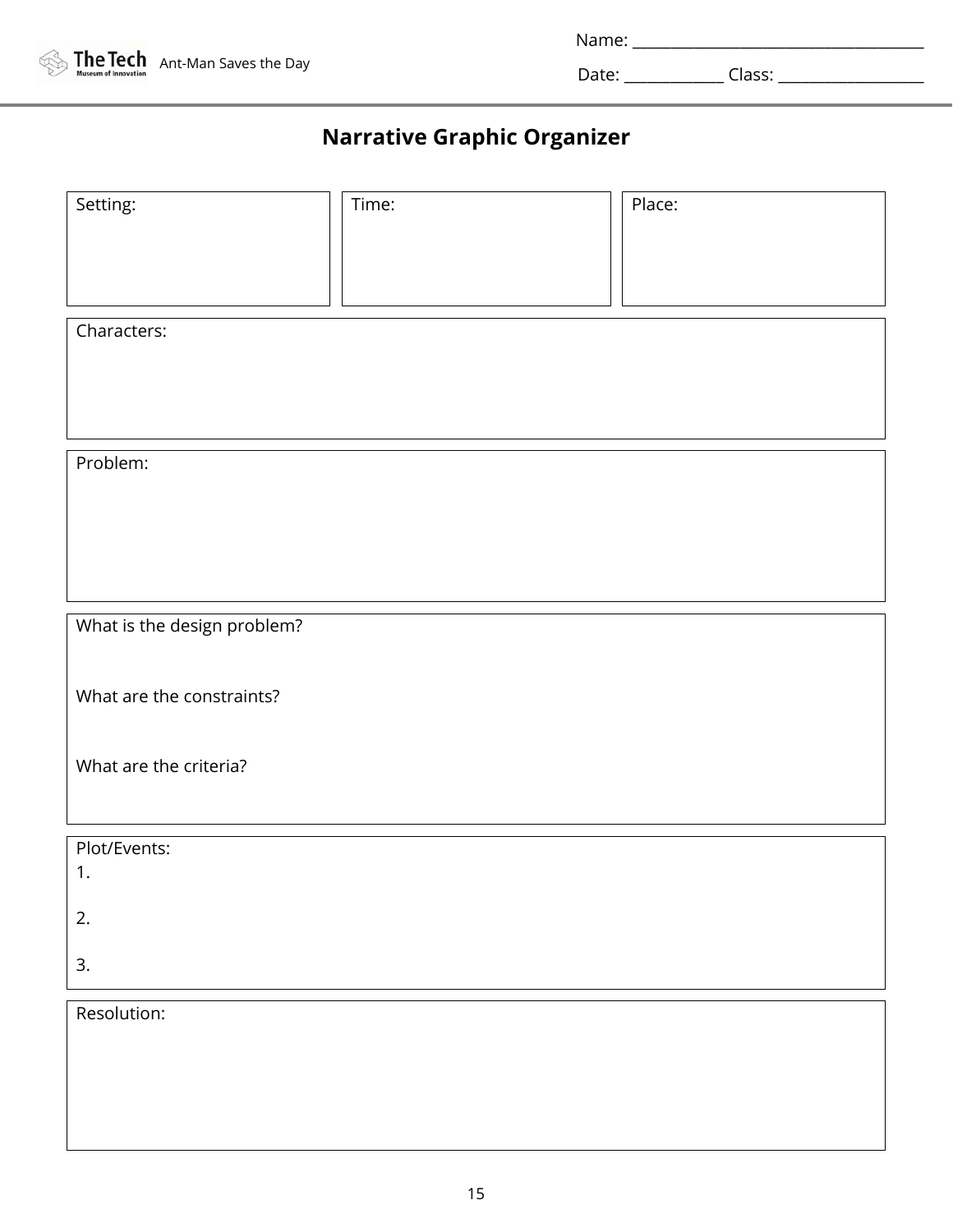

Name: \_\_\_\_\_\_\_\_\_\_\_\_\_\_\_\_\_\_\_\_\_\_\_\_\_\_\_\_\_\_\_\_\_\_\_\_\_\_

Date: \_\_\_\_\_\_\_\_\_\_\_\_\_ Class: \_\_\_\_\_\_\_\_\_\_\_\_\_\_\_\_\_\_\_

# **Peer Revision Checklist**

|                   |                                                                                                                          | Got it! | Still<br>Working<br>on it! |
|-------------------|--------------------------------------------------------------------------------------------------------------------------|---------|----------------------------|
|                   | 1. Story has a character or multiple characters.                                                                         |         |                            |
|                   | 2. Story includes a setting or multiple settings.                                                                        |         |                            |
|                   | 3. Story has a beginning and includes details that set up the plot<br>including describing the character(s) and setting. |         |                            |
|                   | 4. Story has a middle that explains important events.                                                                    |         |                            |
| Narrative Writing | 5. Story has an ending that includes a solution to the problem.                                                          |         |                            |
|                   | 6. Story has a problem and solution.                                                                                     |         |                            |
|                   | 7. Author uses dialogue and/or sensory details to enhance writing.                                                       |         |                            |
|                   | 8. Author uses transitional words and phrases.                                                                           |         |                            |
|                   | 9. Author uses correct conventions (capital letters, punctuation, etc.)                                                  |         |                            |
|                   | 10. Author clearly describes the design problem.                                                                         |         |                            |
|                   | 11. Author answered engineering questions                                                                                |         |                            |
| Engineering       | 12. Author explains the criteria and constraints of the design problem.                                                  |         |                            |
|                   | 13. Author describes the engineering process he/she followed.                                                            |         |                            |
|                   | 14. Author uses engineering vocabulary in writing: design problem,<br>criteria, constraint, and engineer.                |         |                            |